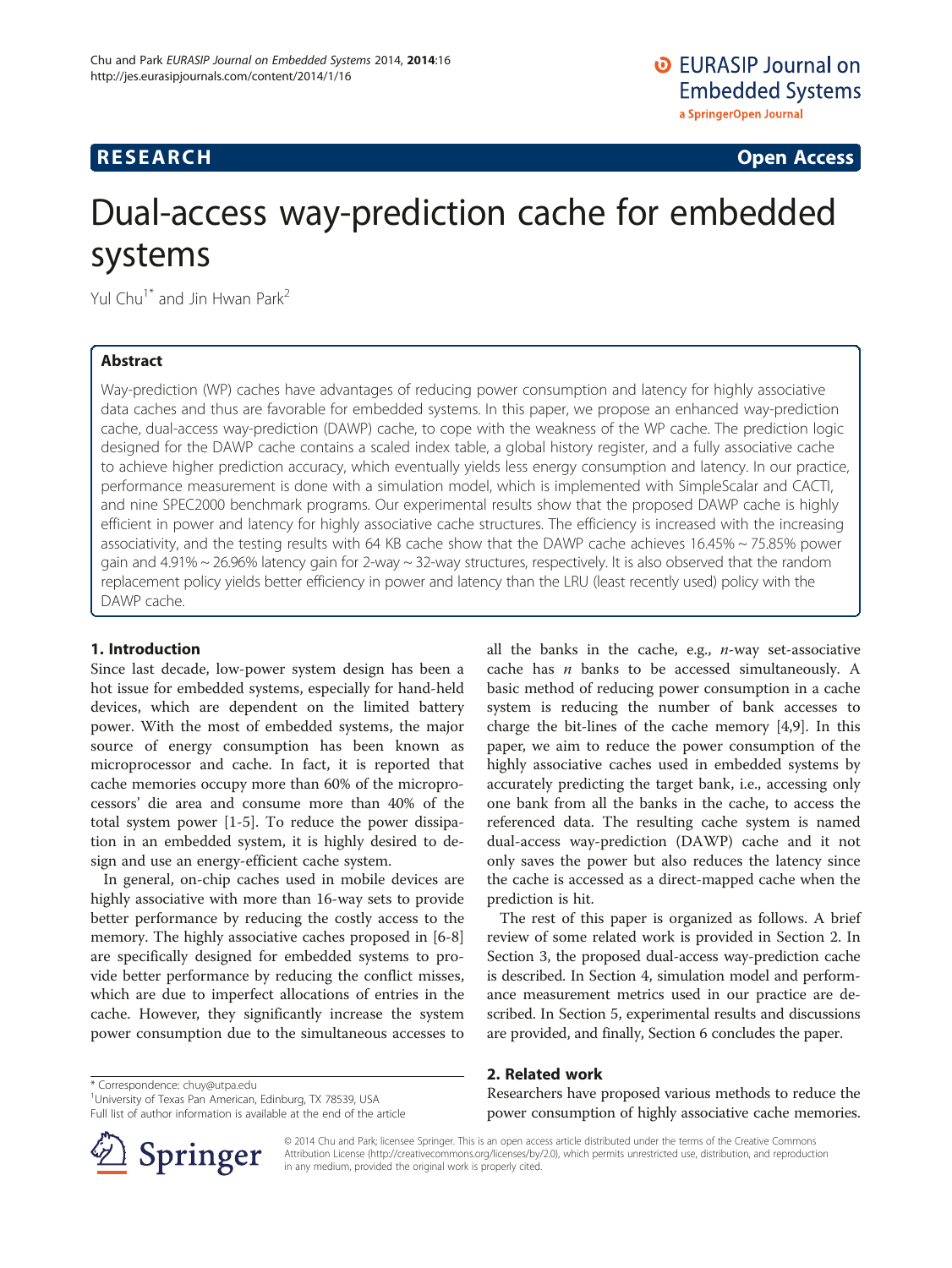<span id="page-1-0"></span>One popular approach is using a phased cache in which the cache is divided into two parts, i.e., tag part and data part [[10,11](#page-7-0)]. In the phased cache, tag bits for all tag banks are enabled (powered) and checked with the memory reference. On a hit in a bank, the bank is enabled and accessed during the next cycle. Although the phased cache can reduce the power consumption in a certain amount, it has a disadvantage caused by using more clock cycles to fetch the desired data, compared to other conventional set-associative caches.

Another popular approach is using a way-prediction (WP) cache [[10,12\]](#page-7-0) in which a prediction logic is added to a conventional set-associative cache structure, such as 2-way set, 4-way set, etc. The prediction logic predicts a way, which is the target bank to be accessed. On a prediction miss, all remaining banks in the cache must be accessed. It is known that the way-prediction cache reduces energy consumption more effectively than the phased cache [\[10](#page-7-0)]. Although the prediction logic itself consumes some amount of extra energy, the cache system consumes less total energy than the conventional cache. One additional gain from using such prediction is reduced latency since the cache behaves like a direct-mapped cache when a prediction hits [[10](#page-7-0)]. An approach proposed in [[13](#page-7-0)] shows better power reduction compared to a way-prediction cache, but it employs complicated cache structures, such as two cache structures (way-prediction and phased structures) and multicolumn-based way-prediction mechanism, by using 2-way branch prediction techniques.

The way-prediction logic implemented in [\[10\]](#page-7-0) is a simple *most recently accessed* logic, which uses the same number of index table entries as the number of sets in

the cache, and the energy efficiency of the cache system is entirely dependent on the prediction hit rate of the predictor. A weak point of this mechanism is that the number of entries in the index table, which is a prediction buffer, is reduced by the increased associativity of the cache (assuming the cache size is fixed), and thus the prediction accuracy is reduced accordingly. For example, changing from 2-way to 4-way makes the number of index table entries reduced by half and, thus, yields relatively reduced prediction accuracy. Figure 1 (based on [\[10,14](#page-7-0)]) shows the power consumption of the WP cache for different associativity levels. The values shown are normalized to the power consumption value of the conventional 4-way set-associative cache. As shown in the figure, the average power consumption of the WP cache outgrows as the associativity increases. Although it is not shown in the figure, the power consumption of the conventional cache increases almost linearly as the associativity increases and, thus, the power gain rate of the WP cache significantly decreases as the associativity increases (e.g., 16-way and 32-way in Figure 1). This becomes the motivation of our research and we focus on achieving the higher power efficiency for highly associative cache structures.

### 3. Dual-access way-prediction cache

In this section, we describe our proposed low-power/latency cache named dual-access way-prediction or DAWP cache, which is an enhanced way-prediction cache and is suitable for building energy-efficient embedded systems for highly associative cache structures.

Figure [2](#page-2-0) shows a typical WP cache in which the index table (a prediction buffer) keeps previously accessed

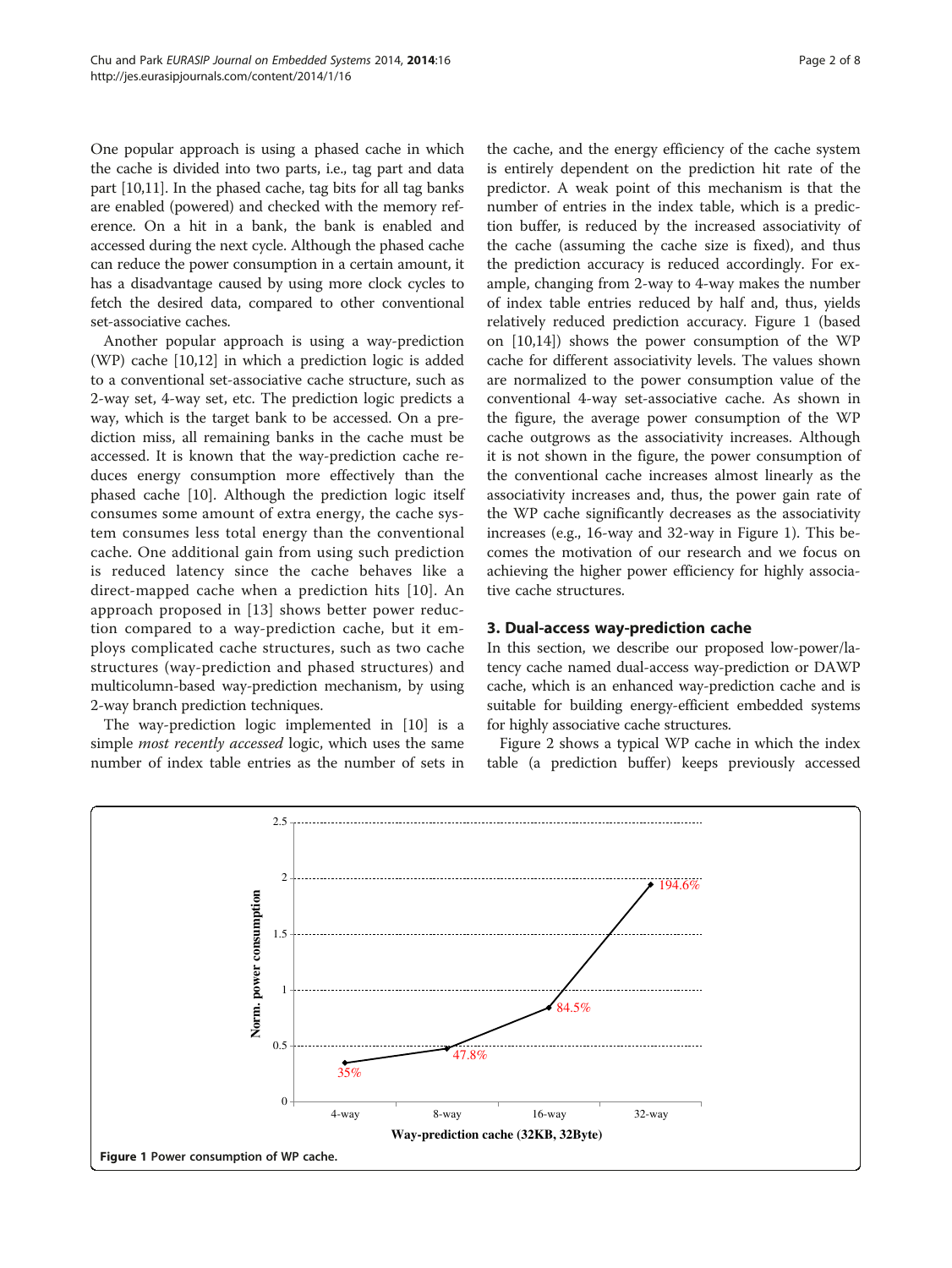<span id="page-2-0"></span>bank (way) numbers and the prediction logic speculatively chooses one bank from the entries of the index table and then accesses the predicted bank. In the case that the prediction is a hit, the cache access is completed with the predicted bank, otherwise, all other banks in the cache are accessed using the normal cache access process. As described in [Section 2](#page-0-0), the dedicated index table size degrades the gain from using the prediction logic when associativity increases.

Figure [3](#page-3-0) shows the proposed DAWP cache in which the predictor consists of two major parts. One part is the index table, which stores previously accessed bank (way) numbers. Unlike the WP cache, the size of this index table is stable, i.e., the number of table entries does not change depending on the change of the set associativity in the cache. To cope with the prediction power degradation in the WP cache, which we explained in [Section 2,](#page-0-0) we scale up the number of the index table entries as the associativity increases to keep the same number of entries as the direct-mapped cache. The referenced entry in the index table (a candidate predicted bank) is sent to the  $2 \times 1$  multiplexer to compete to the other candidate from the other part. The other major part of the predictor consists of a global history register and a small fully associative cache. The global history register stores a group of recently accessed six bank numbers, e.g., 0001 for bank\_1, 0010 for bank\_2, etc. The fully associative cache contains a fixed number of lines (2 to 4 lines, negligible size), each of which holds a selected global history and the corresponding predicted bank. As shown in Figure [3](#page-3-0), a selected entry from the fully associative cache also is sent to the  $2 \times 1$  multiplexor to compete to the counterpart candidate, which we described earlier. The global history and the fully

associative cache are rarely enabled (valid), i.e., the valid signal in Figure [3](#page-3-0) will be '1' only when there are constant trashing of data in the index table. If the global history is matched with an entry of the fully associative cache, the corresponding predicted bank (way) is accessed and checked for the presence of the referenced data. In the case that the data is not present, all other banks in the cache are checked for the data. On a cache miss, the cache is updated with the retrieved data from the lower-level memory, i.e., level-2 cache or main memory, and the bank information is updated in the index table and the fully associative cache. On a way-prediction miss but a cache hit, i.e., the referenced data is found in one of unpredicted banks, the index table entry is updated with the referenced bank.

The proposed prediction scheme reflects the spatial locality of data. In other words, a sequence of related data (spatial locality) tends to be located and accessed in the same bank (way). As we described earlier, the bank information for the prediction is updated via memory address (index part) and global history. To reduce the power consumption in the DAWP cache, it is desired to reduce conflicts in the index table and the fully associative cache. In fact in our design, the highly biased accesses are filtered using the global history, and the hit time is reduced since the system accesses only one bank instead of accessing full  $n$ -way banks on prediction hits.

The dual-access prediction mechanism used in the DAWP cache yields high accuracy since the scaled-up index table and the fully associative cache are used. Unlike the WP cache, the performance gain of the DAWP cache (against the conventional cache) increases with increasing set associativity of the cache.

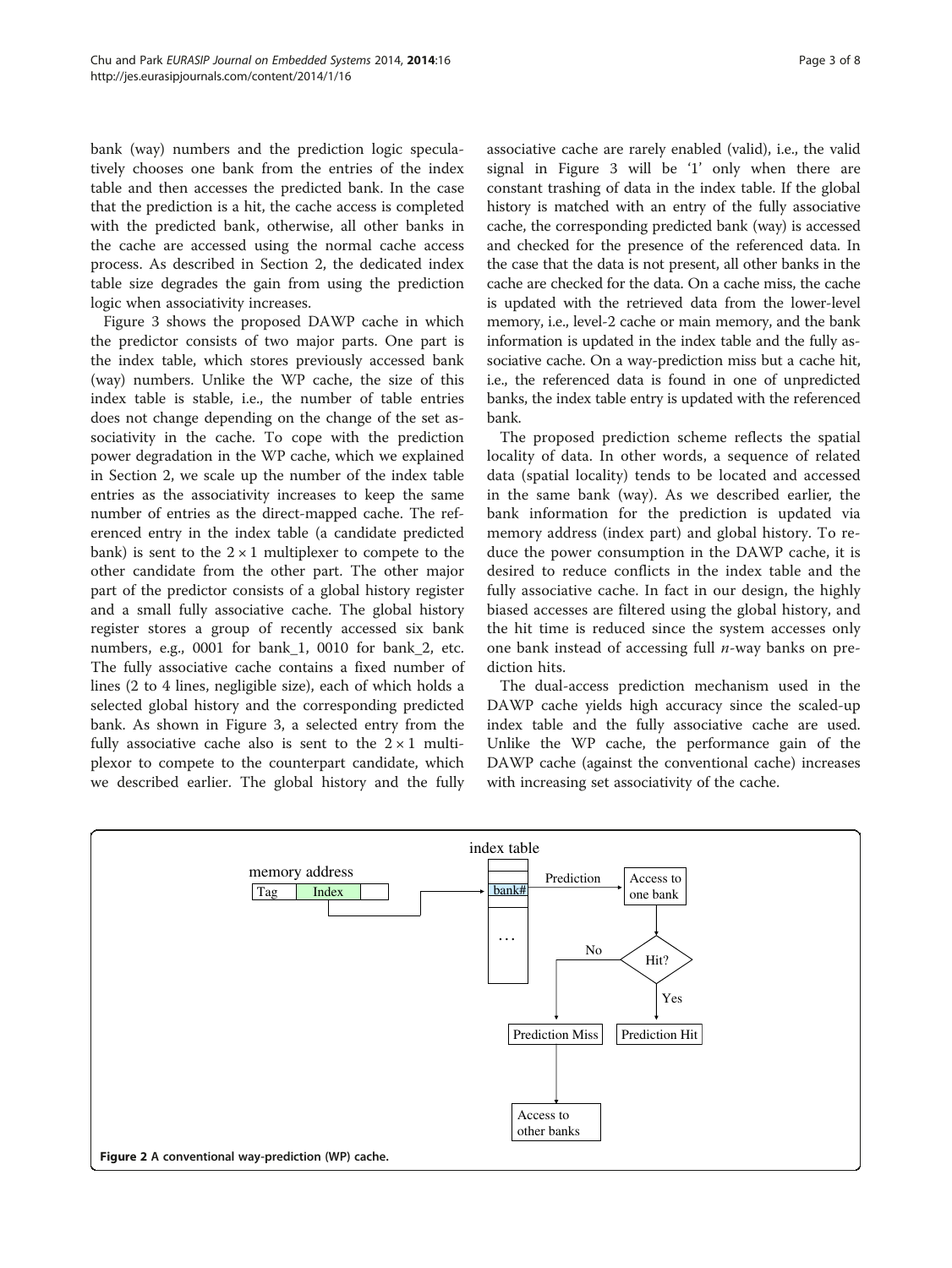<span id="page-3-0"></span>

## 4. Simulation model and performance measurement metrics

In our practice, we built a simulator to measure the performance of the proposed DAWP cache. The simulation is done with 16, 32, and 64 KB cache sizes and six different cache structures, i.e., direct-mapped, 2 way, 4-way, 8-way, 16-way, and 32-way set-associative caches. It is assumed in the simulation that the cache uses WB (write back) and write-allocation mechanisms on write-hit and write-miss, respectively. Our simulation model is based on SimpleScalar [[15\]](#page-7-0) and CACTI

[[16](#page-7-0)], and WP and DAWP cache modules are implemented and ported into the simulator. For performance measurement, we use nine SPEC2000 programs, which are art, ammp, equake, mesa, mcf, vpr, vortex, gcc, and gzip.

Figure 4 shows our simulation model in detail. As shown in the figure, the executables of the SPEC2000 benchmark programs are processed in the simulator to collect the following data for the tested caches: prediction hit rate, power consumption amount, cache miss rate, and latency.

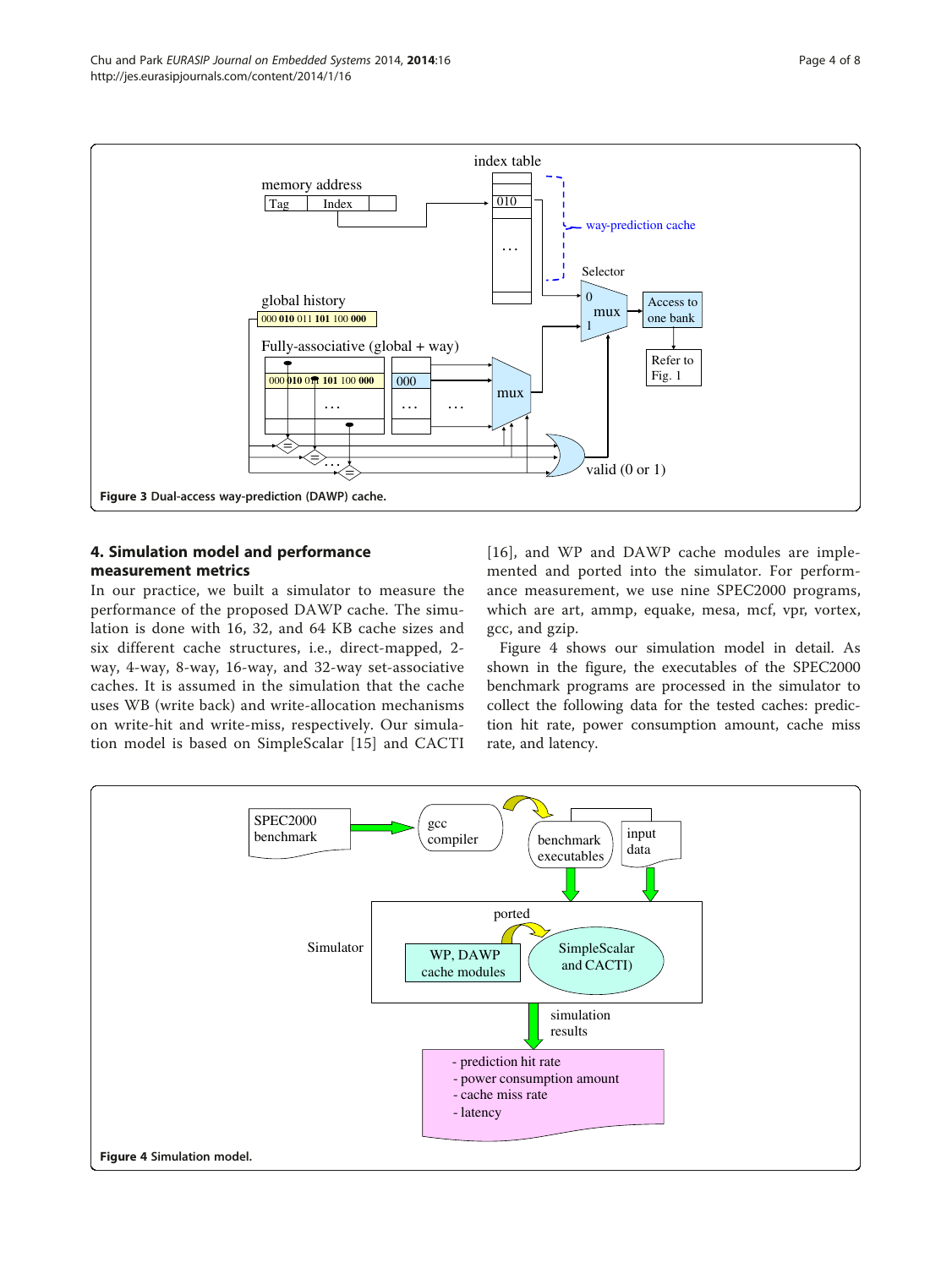<span id="page-4-0"></span>In the simulator, CACTI [[16\]](#page-7-0) is used to calculate the memory access latency and power consumption amount, and we followed the estimation methodologies used in [[17\]](#page-7-0). Other data, which are prediction hit/miss rate and cache hit/miss rate, are obtained from the SimpleScalar part of the simulator. In order to calculate the latency and power consumption amount, cache accesses are categorized into three cases: (1) The first case is a correct way-prediction. In this case, the latency and power dissipation are based on the accesses to the index table and the predicted bank, i.e., analogous to the operation on the direct-mapped cache. (2) The second case is a wrong way-prediction but is a cache hit. In this case, the waypredictor fails to select the correct bank, but the referenced data is found in a different bank. This requires the index table to be updated with the correct bank information after the data access. The latency and power dissipation are based on an access to the index table, an access to one bank, accesses to all other banks in the cache, e.g.,  $n-1$  banks for  $n$ -way set, and an access to update the index table. (3) The last case is a cache miss, which is the worst case and consumes time and energy for all the accesses listed in the second case plus a costly access to the lower-level memory to fetch the referenced data.

## 5. Experimental results

The major goal of our proposed approach is raising up the way-prediction accuracy to achieve the power efficiency and lower latency. One factor that affects the prediction rate is the size of the index table, which is a prediction buffer. Figure 5 shows way-prediction miss rates for various index table sizes in a 32-way setassociative cache for the benchmark programs (averaged). In the figure, the index table size is normalized to the size used in the WP cache [\[10\]](#page-7-0) in which the number of entries in the index table is the same as the number of sets in the cache. For example, with a 32-way set-associative cache having total  $m$  lines, the number of table entries is  $m/32$ . We let the base size, i.e., the index table size used in the WP cache, as 1X and other sizes (2X … 32X) are scaledup sizes tested in the DAWP cache. As the associativity of the cache increases, the number of sets in the cache is reduced drastically, and so the number of the index table entries in the WP cache also is reduced. As we described in [Section 2](#page-0-0), this brings about the degraded prediction rate due to the conflicts in the index table. To cope with the degraded prediction rate, the size of the index table should be scaled up by multiplication factors of 2X, 4X, 8X, etc. As shown in Figure 5, we tested all possible scaling factors (2X … 32X) with the DAWP cache. For example, with the 32-way cache having total  $m$  lines, 2X, 4X, 8X, 16X, and 32X represent the number of table entries  $m/16$ ,  $m/8$ ,  $m/4$ ,  $m/2$ , and  $m$ , respectively. Since the size of each entry in the index table ranges from 1 to 5 b only, the scaling up of the index table does not affect the total power consumption and latency significantly. As shown in Figure 5, the way-prediction miss rate decreases according to the increased scaling factor. In our practice with the given settings, prediction miss rate is saturated to approximately 5% with 16X and 32X scaling factors.

Another factor that affects performance (i.e., prediction rate and power consumption) is the replacement policy. In our practice, we evaluated the DAWP cache with two dominant replacement policies, least recently used (LRU) and random. In this test, we used the scaling factor corresponding to the ways used in the cache, e.g.,  $nX$  for *n*-way set-associative cache. In general, LRU is

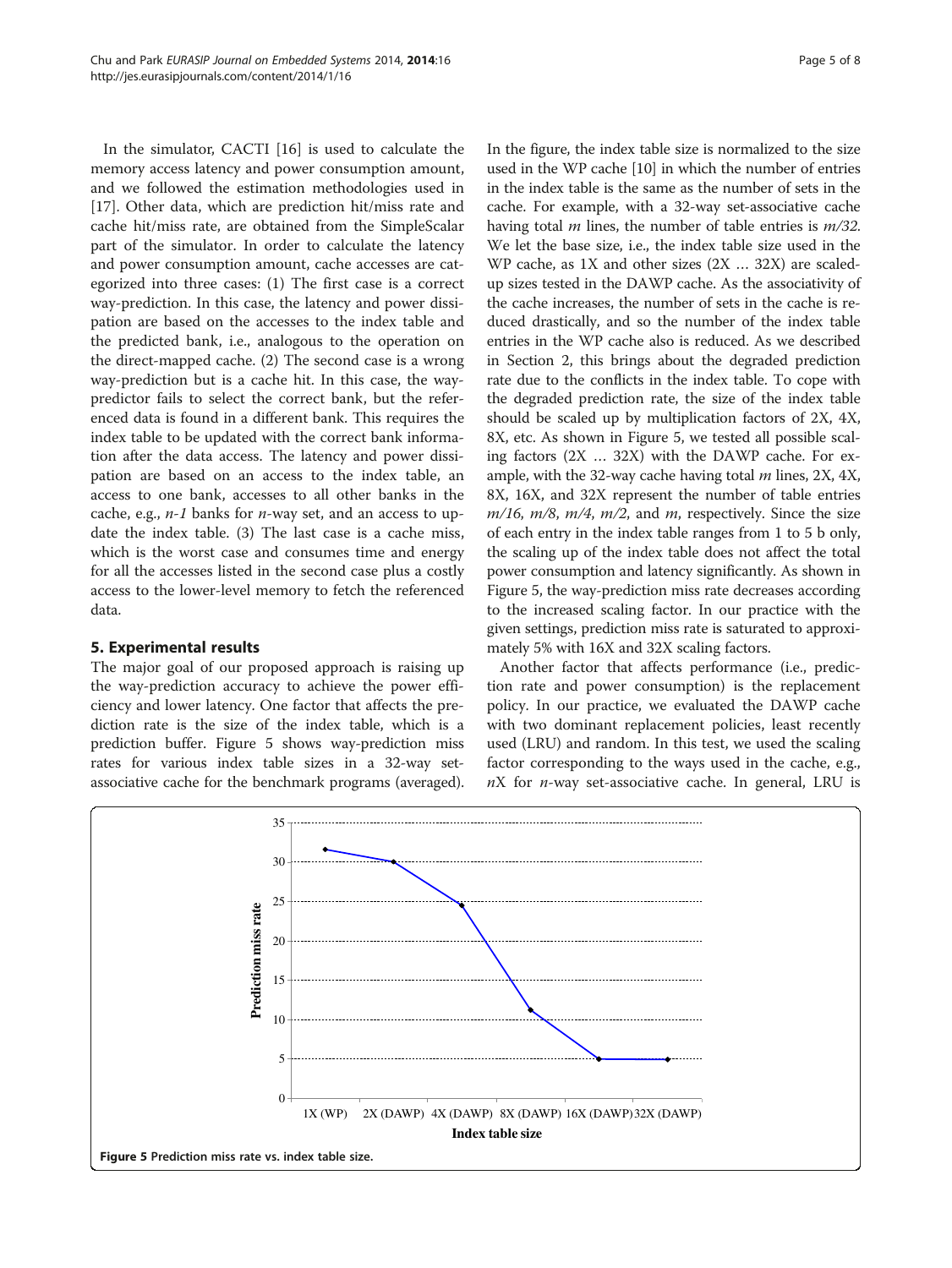known as providing lower miss rate with the cost of more complex hardware than the random policy. Figure 6 shows the prediction-miss rate comparison between the two replacement policies using SPEC2000 benchmark programs, which are applu, apsi, and swim. As shown in the figure, our experimental results reveal that the random policy yields the better performance than the LRU policy with DAWP cache since, for highly associative caches, the random policy can use all locations evenly compared to the LRU policy, which has a certain number of unused banks for long time. Figure 7 shows the total power dissipation comparison (in the arbitrary unit) between the two replacement policies using the identical benchmark

programs used for the prediction-miss rate comparison. Again, it is revealed that the random policy yields the better power efficiency than the LRU policy. Therefore, we select and use the random replacement policy together with the maximum index table size scaling factor, i.e.,  $nX$  for  $n$ -way set-associative cache, in the remaining experiments in this paper.

Figures [8](#page-6-0) and [9](#page-6-0) show the performance of DAWP cache compared to the conventional cache, which does not have the way-prediction logic, with the nine SPEC2000 benchmark programs. The values shown are averaged (harmonic mean) from the nine benchmark programs used and normalized to the value of the conventional





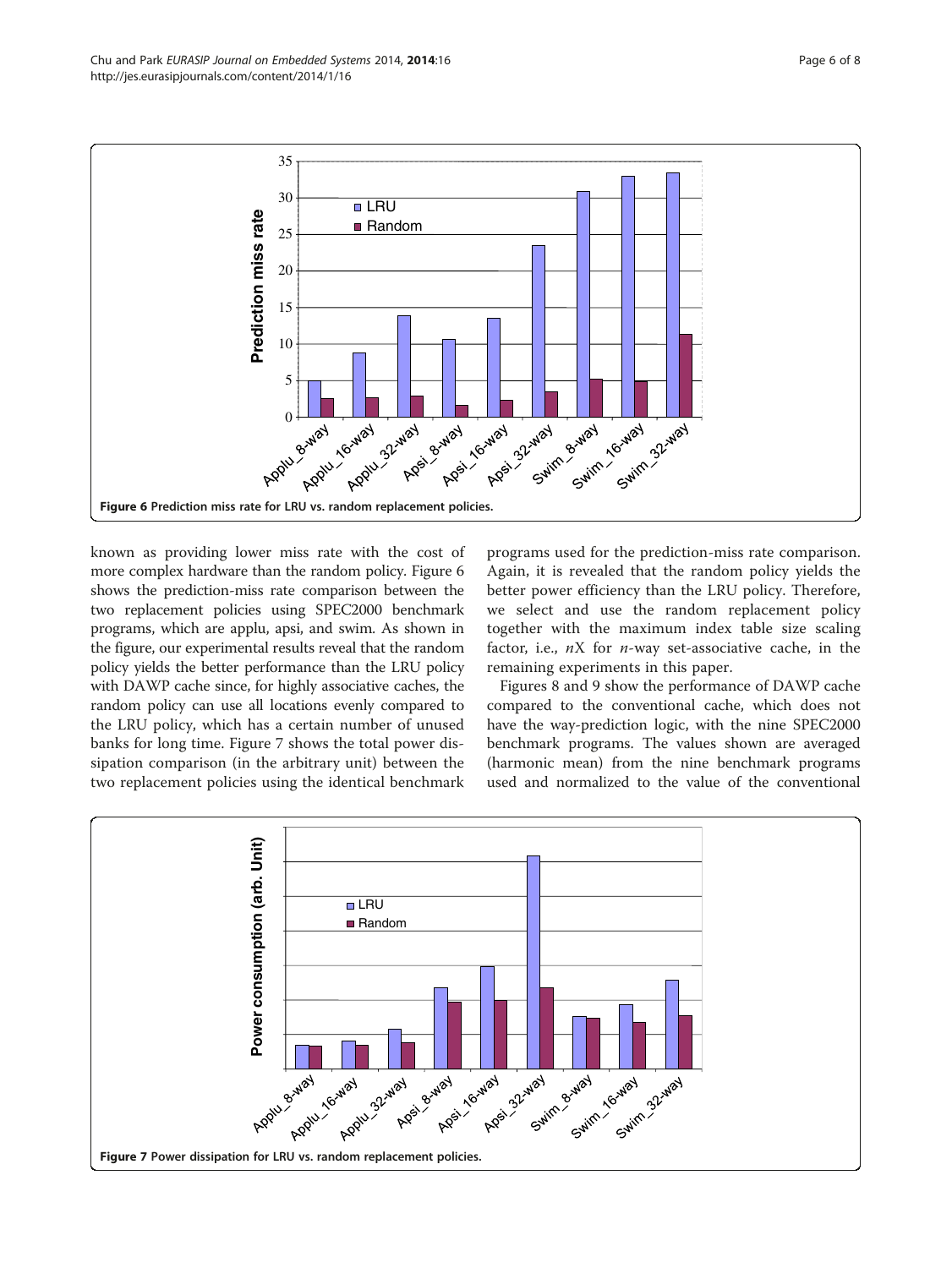<span id="page-6-0"></span>

direct-mapped cache, i.e., value 1 for the conventional direct-mapped cache. As shown in Figure 8, the DAWP cache structures yield lower latencies than the counterpart conventional cache structures in all the cases tested. In fact, the latency gain (DAWP cache against conventional cache) is amplified with the increasing associativity, e.g., latency gain of 32-way is greater than that of 16-way, and so on. This is due to the behavior of the DAWP cache in which highly accurate prediction hits cause the access operations analogous to the direct-mapped cache and thus, the higher associativity the more gain. For instance with 64 KB cache size, the

DAWP cache achieves 4.91% ~ 26.96% latency gain for  $2$ -way  $\sim$  32-way structures, respectively. Figure 9 shows the total power dissipation from running the nine SPEC2000 benchmark programs (harmonic mean values) normalized to the corresponding conventional direct-mapped cache, i.e., value 1 for the conventional direct-mapped cache. For the power consumption measurement, CACTI [\[16](#page-7-0)] is used in our simulator and all the prediction components used in the DAWP cache including the index table and the small fully associative cache are counted. As shown in Figures 8 and 9, the gain of power efficiency is more rapidly amplified than the latency case